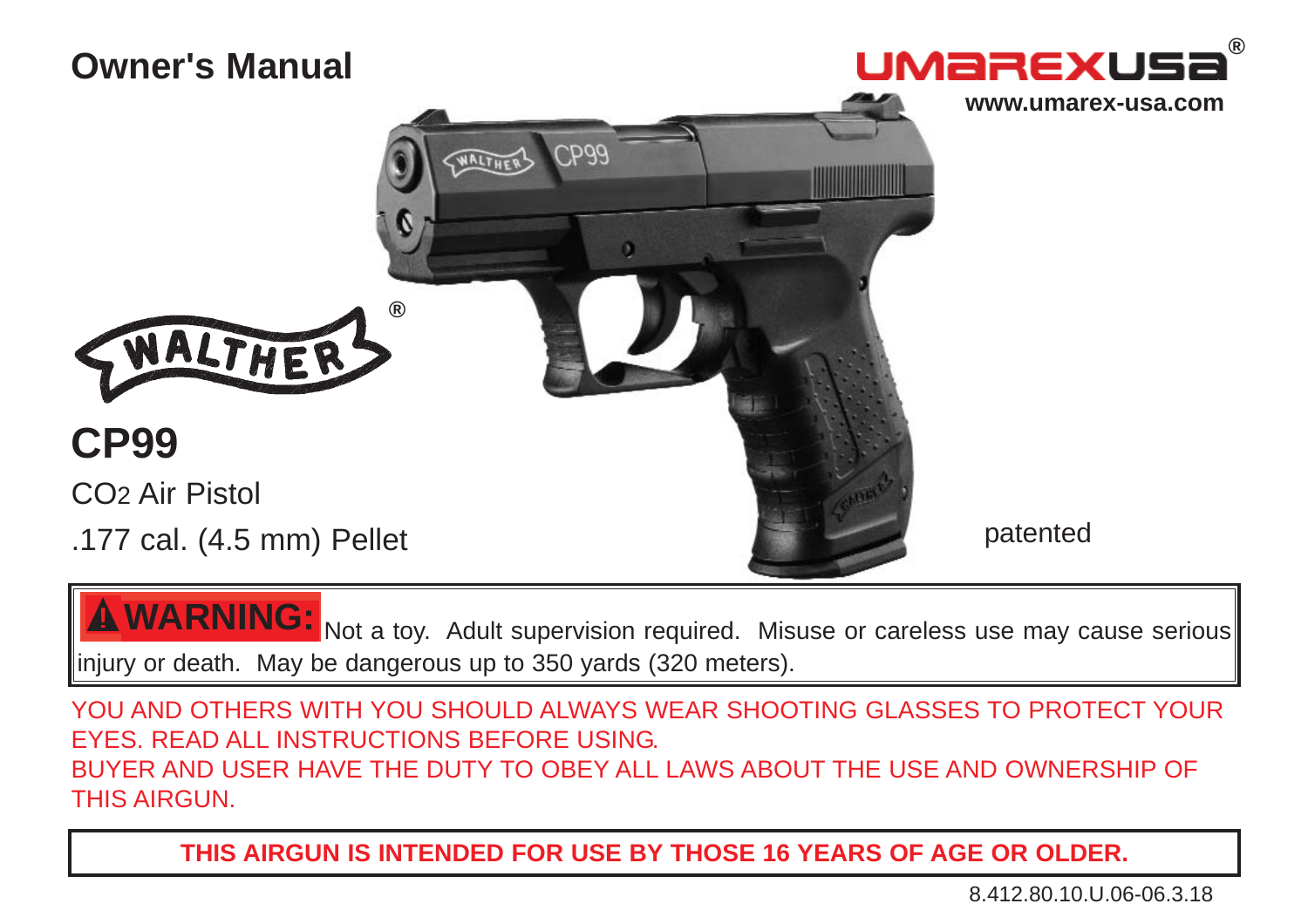### **WARNING:** Lead pellets. Do not inhale dust or put pellets in mouth. Wash hands after handling. This product contains lead, a chemical known to the State of California to cause cancer and birth defects (or other reproductive harm).

**Please read this owner's manual completely. This air pistol is not a toy. Treat it with the same respect you would a firearm. Always carefully follow the safety instructions found in this owner's manual and keep this manual in a safe place for future use.**

If you have any questions regarding your new air pistol, please contact Umarex USA Customer Service at

Umarex USA Inc. 6007 South 29th Street Fort Smith, AR 72908 USA Phone: (479) 646 - 4210 Fax: (479) 646 - 4206 www.umarex-usa.com

| <b>Content</b> |                                                        |           |  |  |  |
|----------------|--------------------------------------------------------|-----------|--|--|--|
| 1 <sup>1</sup> | Components of your new pistol                          | 3         |  |  |  |
|                | 2 Handling the safety                                  | 4         |  |  |  |
| 3              | Insertion and removal of the CO <sub>2</sub> cartridge | $5 - 6$   |  |  |  |
| 4              | Loading and unloading the air gun                      | $7 - 8$   |  |  |  |
| 5 <sup>1</sup> | Safe aiming and shooting                               | $8 - 9$   |  |  |  |
| 6              | Adjusting the sight                                    | 10        |  |  |  |
|                | 7 Removing the backstrap                               | 10        |  |  |  |
|                | 8 Use and handling of CO <sub>2</sub> cartridges       | $10 - 11$ |  |  |  |
| 9              | Removing a jammed pellet                               | 12        |  |  |  |
|                | 10 Storage                                             | 12        |  |  |  |
| 11             | <b>Care and Maintenance</b>                            | 13        |  |  |  |
|                | 12 Safety Review                                       | $13 - 14$ |  |  |  |
| 13             | Technical Data                                         | 15        |  |  |  |
|                | 14   Warranty                                          | 16        |  |  |  |
| 15             | Problems                                               | 17        |  |  |  |
|                | <b>Contact details</b>                                 | 17        |  |  |  |
|                |                                                        |           |  |  |  |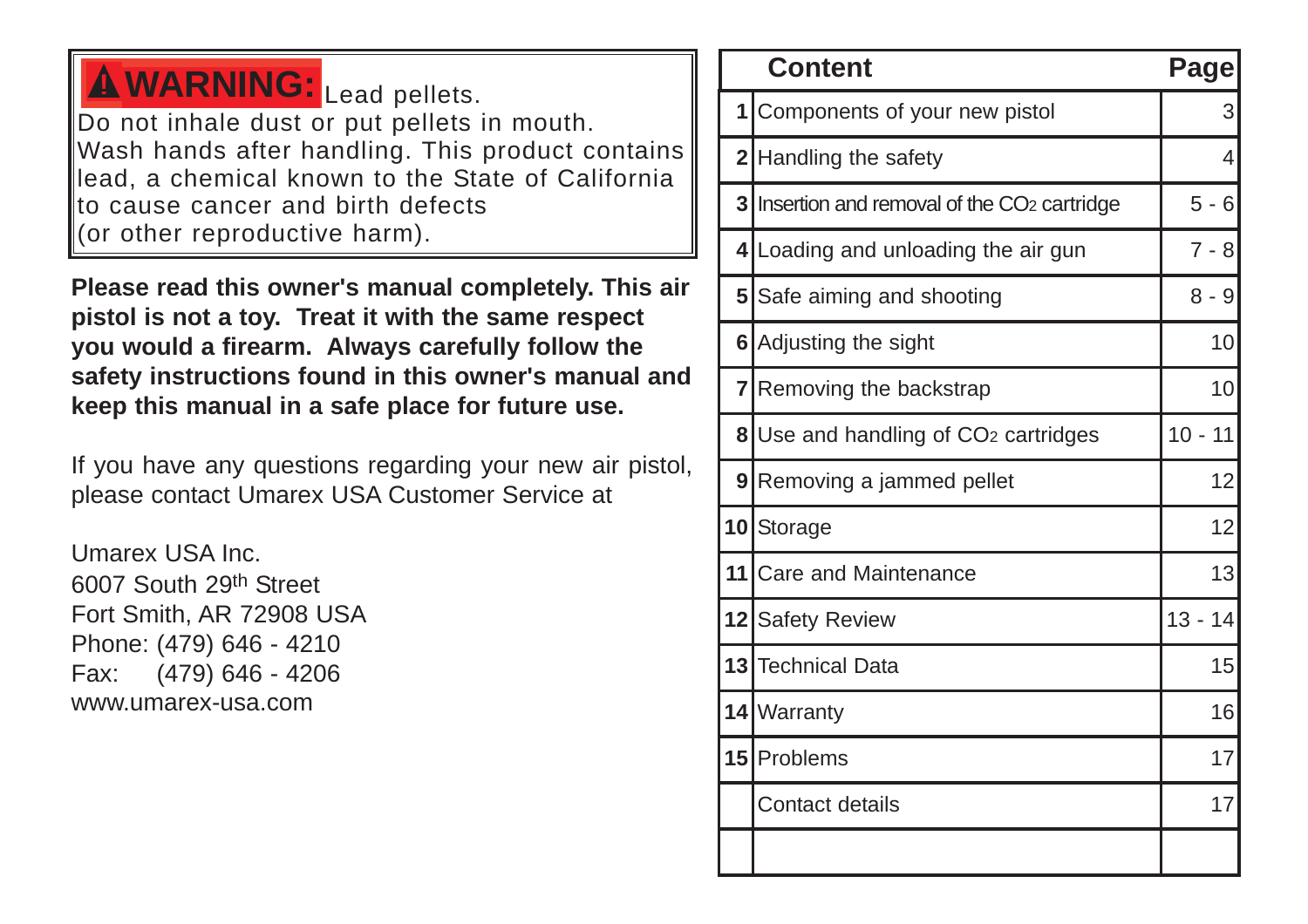### **1. Get to know the components of your new air pistol**

Familiarity with the components of your pistol will help you to understand this instruction manual. Read this manual in order to better enjoy the use of your new weapon.

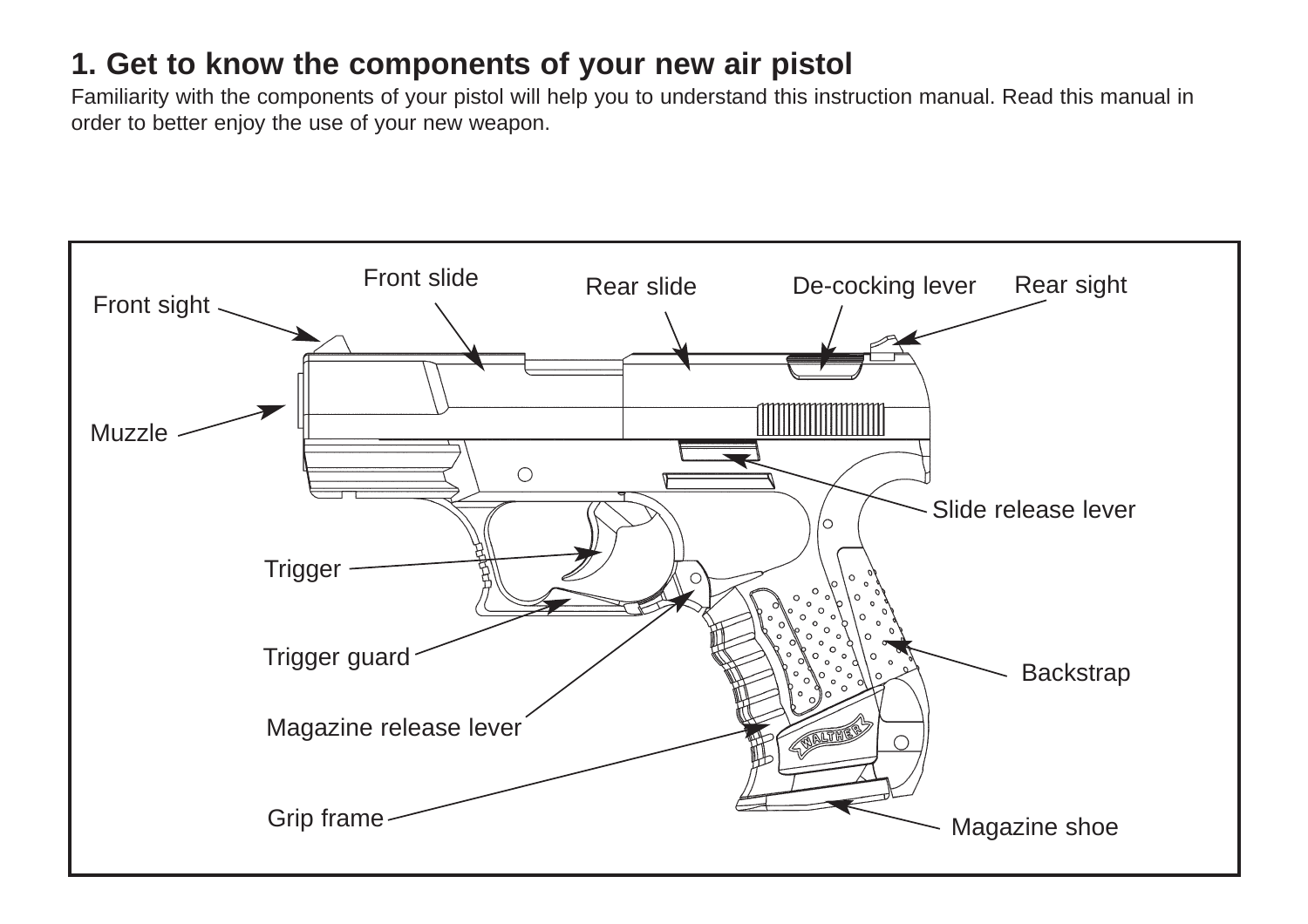### **2. Handling the safety**



**WARNING:** Keep the air pistol in the "ON SAFE" position until you are actually ready to shoot. Then push the safety to the "OFF SAFE" position.

### **2.1 To Put The Air Pistol "ON SAFE":**

- Locate the safety on the right hand side of the receiver.
- Push the safety forward, toward the muzzle end of the air pistol (Fig. 1). The safety is not "On Safe" unless it is pushed forward all the way and the RED dot and the "F" on the grip frame are not showing.

Like all mechanical devices, an air pistol safety can fail. Even when the safety is "On Safe", you should continue to handle the air pistol safely. Do not ever point the air pistol at any person. Do not ever point the air pistol at anything you do not intend to shoot.

#### **2.2 To Take The Air Pistol "OFF SAFE":**

- Locate the latch on the safety (Fig. 2)
- Push in the latch on the safety (1.) and slide the safety rearward (2.) toward the rear sight.

When you can see the RED dot and the "F" on the grip frame, the air pistol is "Off Safe" and can be fired.

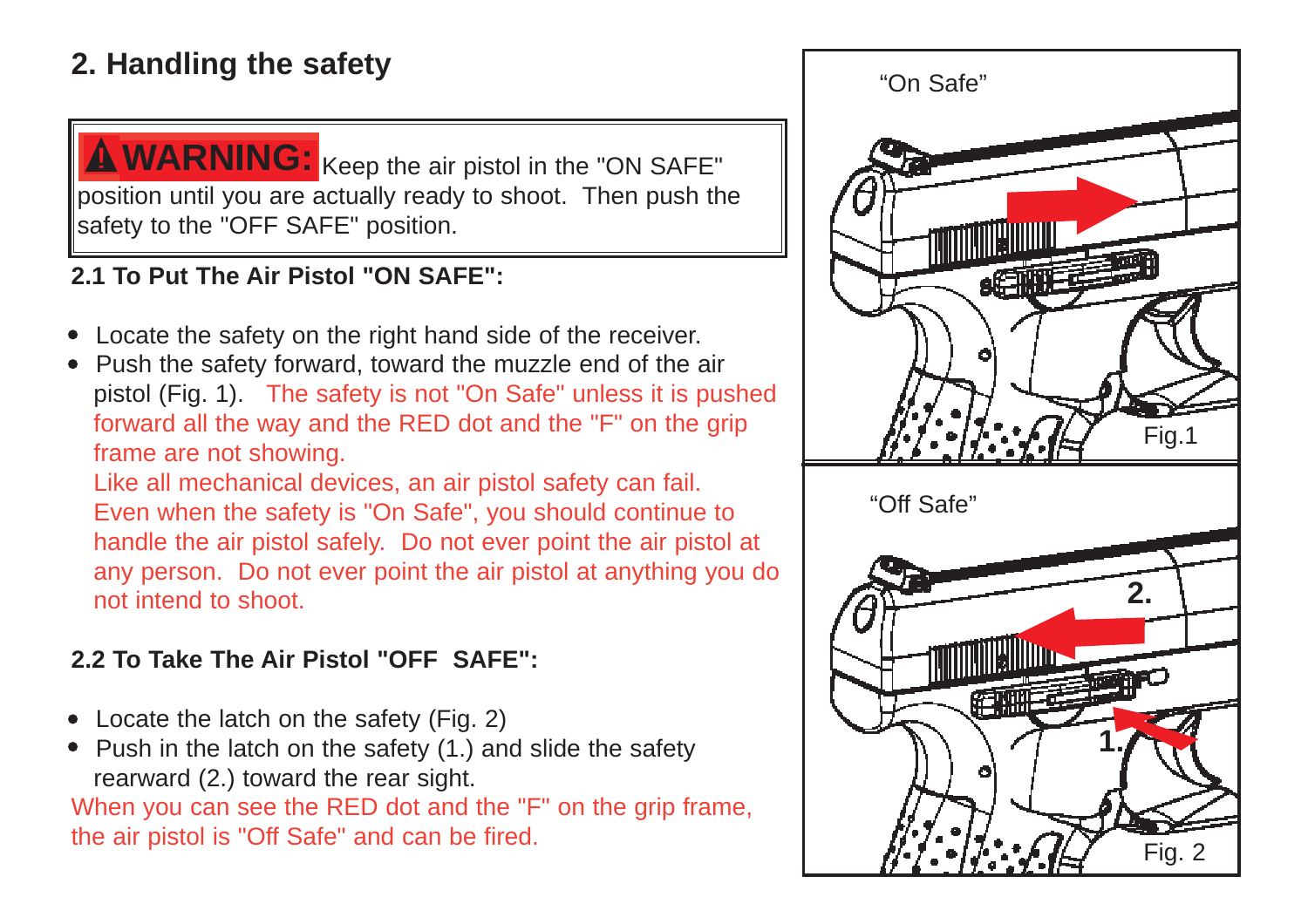### **3. Insertion and Removal of CO <sup>2</sup> cartridges**

WARNING: CO<sub>2</sub> cartridges may explode at temperatures above 122° F (50° C).

Do not mutilate or incinerate them. Do not expose them to heat or store CO <sup>2</sup> cartridges at temperatures above 122°F (50°C).

WARNING: Keep hands away from escaping CO2 gas. It can cause frostbite if allowed to come in contact with skin.

### **3.1 Inserting the CO <sup>2</sup> cartridge**

- Make sure the air pistol is "On Safe" (See **Step 2.1**).
- Make sure the air pistol is unloaded (See **Step 4.2**).
- Point the air pistol in a SAFE DIRECTION.
- While supporting the bottom of the grip with your hand to catch the magazine, press the magazine release lever and remove the magazine from the bottom of the grip (Fig 3).
- Turn the magazine shoe clockwise towards "OPEN" (Fig. 4).
- If a CO <sup>2</sup> cartridge is already installed, See **Step 3.2 Removing the CO <sup>2</sup> cartridge.**
- Insert the CO <sup>2</sup> cartridge with the small neck of the cartridge pointing upward toward the top of the magazine (Fig. 5).
- Tighten the cartridge into place by turning brass retaining screw clockwise (up) until secure and close the magazine shoe by turning counterclockwise towards "POWER" (Fig. 6) to pierce the CO <sup>2</sup> cartridge.
- Insert the magazine up into the bottom of the grip until it locks into place (Fig. 7).
- With the air pistol unloaded (See **Step 4.2**) and pointed in a SAFE DIRECTION, take "Off Safe" (See **Step 2.2**) and squeeze the trigger to fire. **If your air pistol does not make a popping noise after pulling the trigger, the CO <sup>2</sup> is not being discharged.** In that event you will have to put the air pistol "On Safe" (See **Step 2.1**), remove the CO<sub>2</sub> cartridge (See Step 3.2), and re-insert the CO<sub>2</sub> cartridge as described in Step **3.1**, point in a SAFE DIRECTION, take "Off Safe" (See **Step 2.2**) and squeeze the trigger to fire.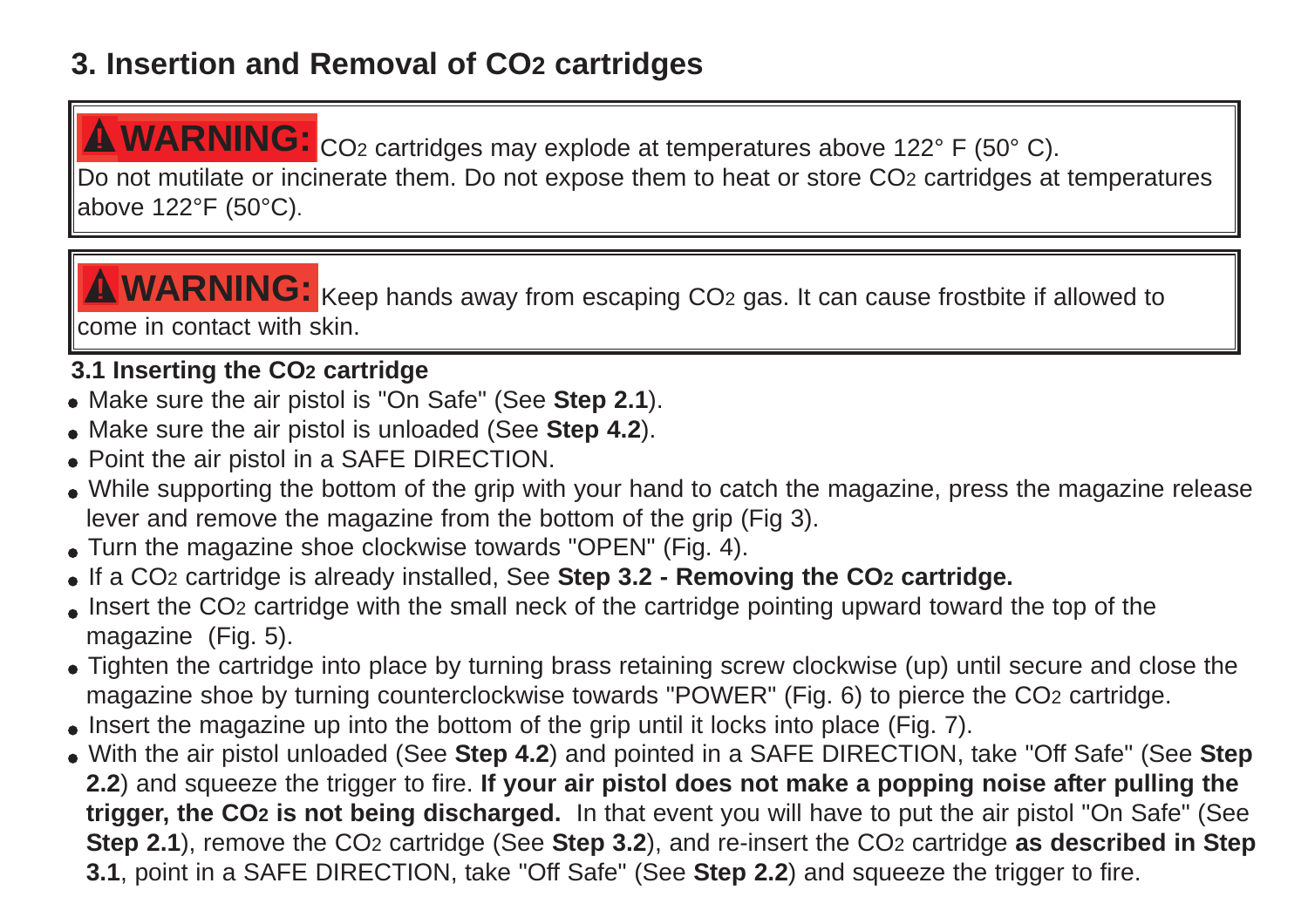#### **3.2 Removing the CO2 cartridge**

- Make sure the air pistol is "On Safe" (See **Step 2.1**).
- Make sure the air pistol is unloaded (See **Step 4.2**).
- Point the air pistol in a SAFE DIRECTION.
- While supporting the bottom of the grip with your hand to catch the magazine, press the magazine release lever and remove the magazine from the bottom of the grip (See **Fig. 3**).
- Turn the magazine shoe clockwise towards "OPEN" (See **Fig. 4**).
- **Slowly** turn the brass cartridge retaining screw counter clockwise (down) until it stops; allowing any remaining CO2 gas to escape (See **Fig. 4**).
- Remove the CO<sub>2</sub> cartridge.

**NOTE:** High temperatures may cause damage to the air pistol. The maximum temperature for the storage or use of this air pistol should not exceed 122°F (50°C). This temperature can easily be reached when the air pistol is exposed to direct sunlight.

#### **FIRING THE AIR PISTOL WITH LOW GAS PRESSURE MAY CAUSE A PELLET TO GET STUCK IN THE BARREL.**

Never try to force any CO2 cartridge into or out of place as it may result in injury to you or damage to your air pistol. Do not store your air pistol with a CO2 cartridge in it. This is very important to remember, as it will prolong the longevity of your air pistol seals.

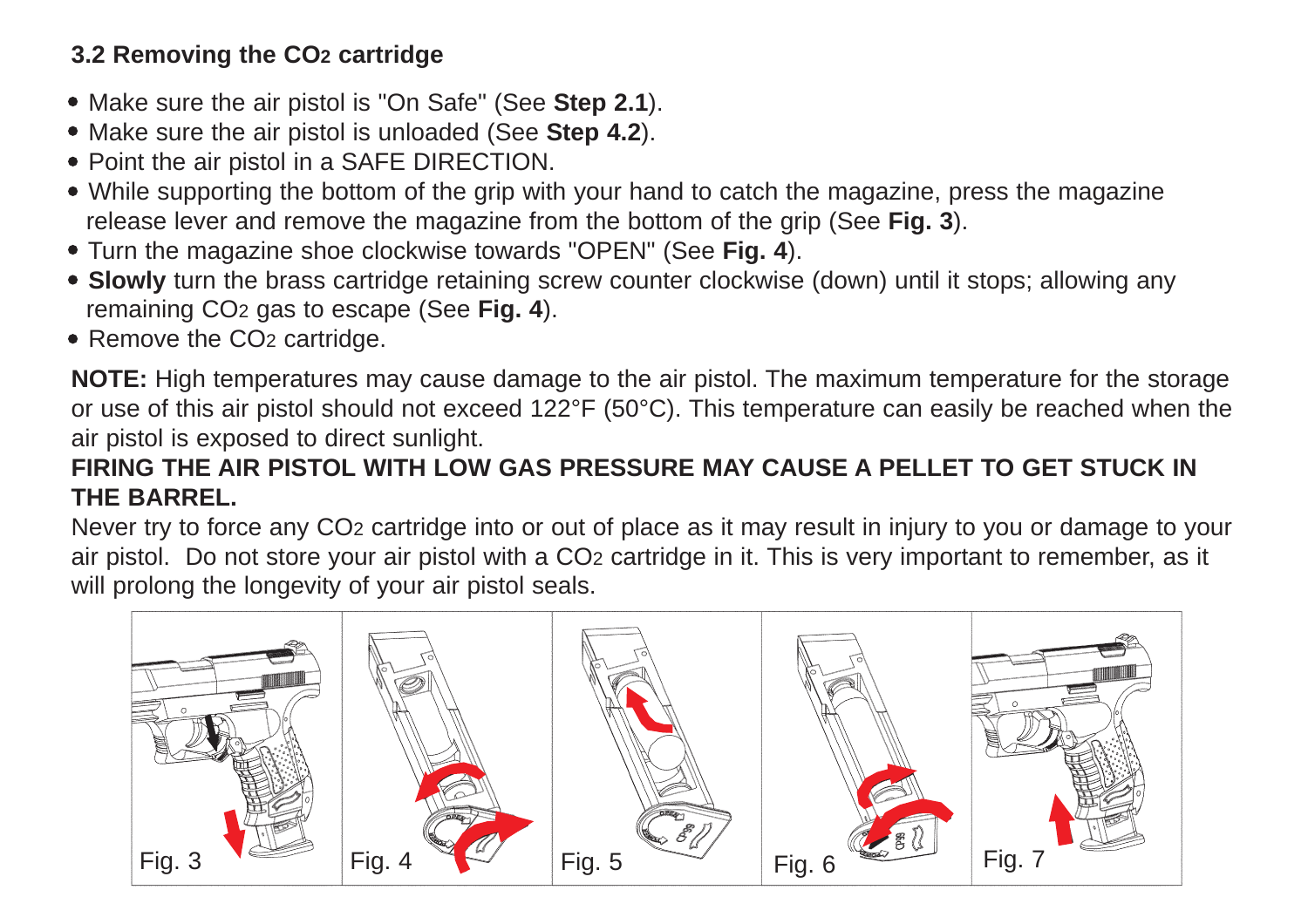### **4. Loading and unloading the air gun**

WARNING: Use .177 (4.5mm) caliber pellets only in this air pistol. Never reuse pellets. Use of any other ammunition can cause injury to you or damage to the air pistol.

Fig. 8 | Fig. 9

## **WARNING:**

Do not place your hand or fingers over the muzzle. Always make sure your air pistol is pointing in a SAFE DIRECTION, and keep your finger away from the trigger. Failure to follow this warning may cause serious injury.



wrong  $\overline{\phantom{a}}$  Fig. 10

### **4.1 Loading the pistol**

- Make sure the air pistol is "On Safe" (See **Step 2.1**).
- Point the air pistol in a SAFE DIRECTION.
- While keeping the air pistol in an upright position (to keep the pellet clip from falling out) **as shown in Fig. 11**, open the slide by pressing the slide release lever down (Fig. 8) until the slide opens and exposes the pellet clip.
- Place a .177 caliber (4.5 mm) pellet, nose first, in each pellet chamber of the pellet clip. (Fig. 9). **IMPORTANT:** To avoid jams or deforming the pellets, make sure the pellet skirt is level or slightly below the rim of the pellet chamber.
- Place the pellet clip in the pistol (ratchet teeth facing the rear sight, Fig. 10).
- Close the air pistol by gripping the slide and pushing it back until it locks into place (Fig. 11). Note: Do not place your hand or fingers over the muzzle when opening or closing the slide.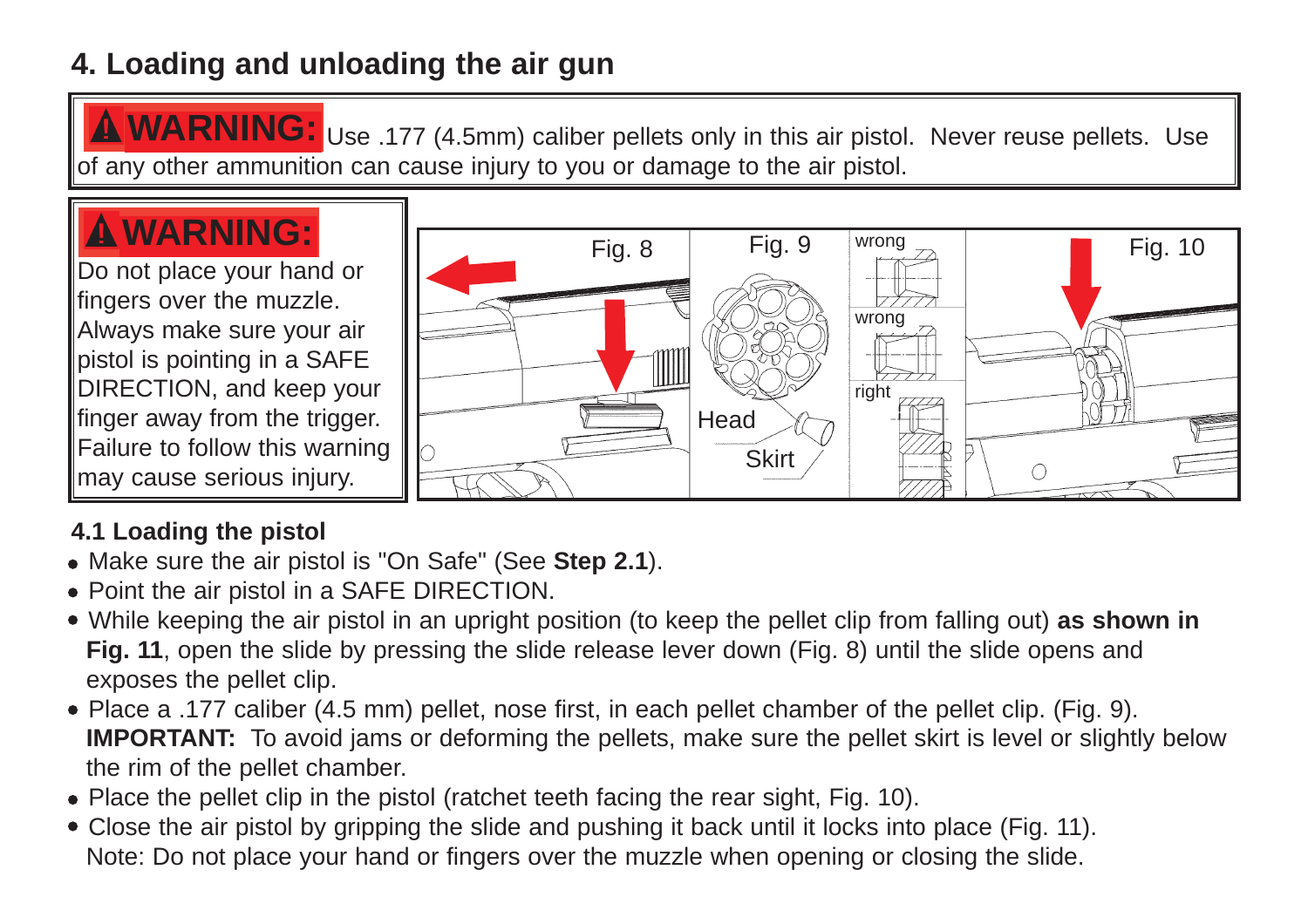### **4.2 Unloading the pistol**

- Put air pistol "On Safe" (See **Step 2.1**).
- Open the slide (See **Step 4.1**).
- Remove the pellet clip and close the slide. Using a ramrod, gently push each pellet out of the pellet chamber.
- **IMPORTANT:** Never use sharp metal tools to remove pellets.
- Replace the empty pellet clip (ratchet teeth facing the rear sight) in the pistol (See **Fig. 10**).
- Close the slide by pushing it all the way back until it locks into place (See **Step 4.1 and Fig. 11**).
- Check to make sure the barrel is completely unloaded by pointing the muzzle in a SAFE DIRECTION, taking "OFF SAFE" (See **Step 2.2**) and pulling the trigger to fire. You may also unload your air pistol by following the directions listed under **Step 9 - Removing a jammed pellet.**

### **5. Safe aiming and shooting**

**NOTE:** This air pistol will function in either "Double Action" or "Single Action" mode. To fire in "Double Action", apply steady pressure to the trigger until the pistol fires. "Single Action" mode means that the internal striker has to be manually cocked prior to firing. To use "Single Action" mode, grip the rear part of the slide and pull it back, release it to allow it to move forward and squeeze the trigger (Fig.12). For rapid-fire shooting, we recommend the "Double Action" mode, for more precise shooting, we recommend the "Single Action" mode.

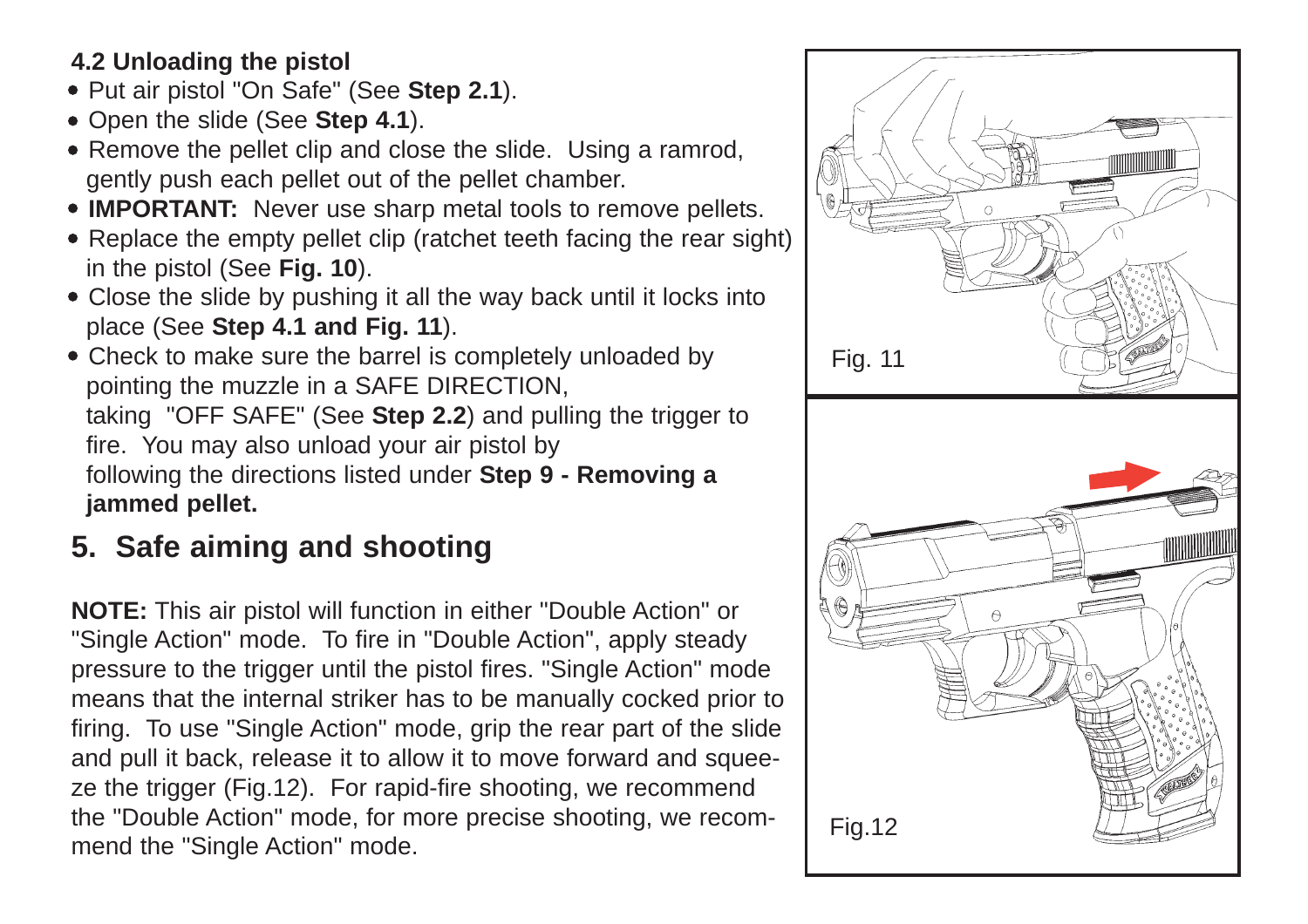**WARNING:** Make sure that the air pistol always points in Fig. 13 a safe direction. Never point at people or animals. Always handle the air pistol as if it was loaded and ready to fire.

**WARNING:** Due to high shooting velocity of this airgun, take particular care and caution in choosing a safe target. Only choose targets with a safe backstop. Do not choose targets that will cause ricochets. Never shoot at water.



- You and others with you should always wear shooting glasses to protect your eyes.
- Always aim your air pistol in a SAFE DIRECTION. When you are sure of your target and backstop, and the area around the target is clear, take the air pistol "Off Safe" (See **Step 2.2**) and squeeze the trigger to fire. **NOTE:** In "Single Action" mode, you may de-cock the air pistol by pushing the de-cocking lever while the air pistol is pointed in a SAFE DIRECTION (Fig. 13).
- Do not shoot at hard surfaces or at the surface of water. The pellet may bounce off or ricochet and hit someone or something you had not intended to hit.
- Always choose your target carefully. It is best to shoot at paper bullseye targets, which are attached to a safe backstop. Your backstop should be checked for wear before and after each use. Replace your backstop if the surface is worn or damaged, or if a ricochet occurs.
- Your air pistol is designed for target shooting and is suited for both indoor and outdoor use. Always remember to place your target carefully. THINK about what you will hit if you miss the target.
- The air pistol is correctly aimed when the front sight blade is positioned exactly in the notch of the rear sight. The top of the front sight blade should be even with the top of the notch in the rear sight. The bullseye should appear to rest on the top of the front sight (Fig. 14).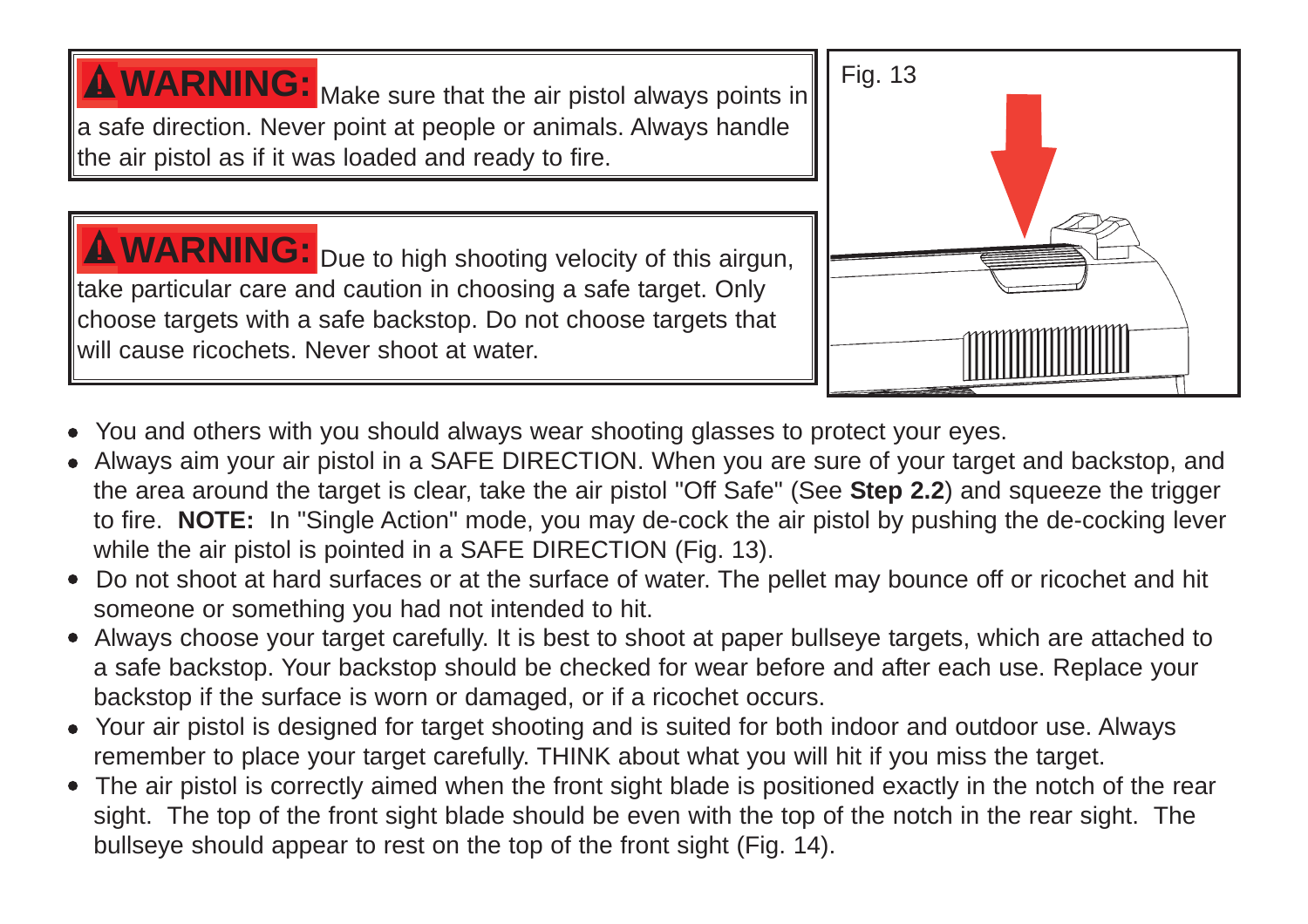### **6. Adjusting the sight**

The rear sight can be adjusted for windage. This adjustment is made by pulling the rear slide back and loosening the two sight screws. If your air pistol is shooting too far to the right, slide the rear sight to the left. If your air pistol is shooting too far to the left, slide the rear sight to the right (Fig. 15). Fire several test shots to confirm your sight

adjustment and then tighten the screws that secure the rear sight.



### **7. Removing the backstrap**

Remove the pin and remove the backstrap from the bottom of the grip (Fig. 16).

### **8. Use and handling of CO2 cartridges**

It is possible that certain conditions may affect a  $CO<sub>2</sub>$  pistol, which can impact its proper performance. These conditions include the usage, maintenance, and storage at certain temperatures that are higher or lower than normal outdoors temperatures (from 59°F / 15°C to 69.8°F / 21°C).

Another condition may be when the gun is shot at fast speeds.



Rear sight

Rear sight screw

Fig. 15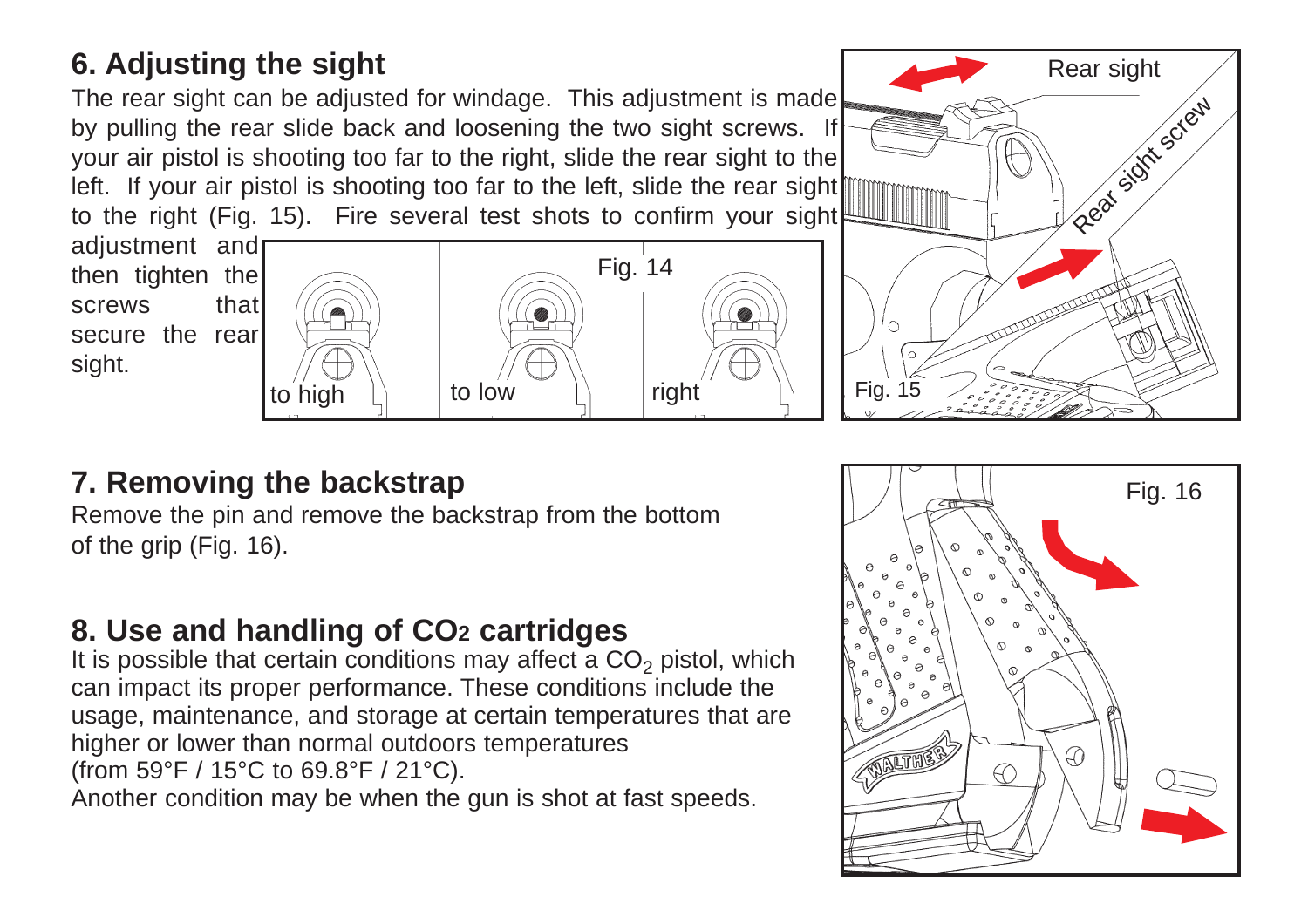1. High temperatures can increase pressure in the CO <sup>2</sup> cartridge and also within the gun, leading to higher than standard operating pressure. This excess pressure could cause the gun to malfunction or be permanently damaged. Maximum storage or operation temperature should never exceed 122°F (50°C). This temperature can be reached if you leave the gun under direct sunlight on a bright day. Thus, to ensure proper gun operation, do not expose it to high temperatures or direct sunlight for long periods of time. Otherwise, the CO <sup>2</sup> cartridge could overheat and explode, which could damage the weapon and cause injuries or death to people around it.

2. Fast consecutive shooting may produce a decrease of temperature in the gun, as well as the CO <sup>2</sup> cartridge. This could lead to a lower muzzle speed, uneven gas pressure.

3. Keep in mind that during a rapid-fire sequence, the muzzle speed will diminish with each shot, which may negatively affect the power of the shot.

4. Try not to shoot the weapon with a CO <sup>2</sup> cartridge that has already lost a considerable portion of its pressure. Here are some indicators of insufficient CO <sup>2</sup> cartridge pressure:

A) The sound of the shot is not as loud as when the cartridge is full.

B) The ammunition hits the target, but in a lower position than it would with a full CO <sup>2</sup> cartridge (that is, the shooting speed has dropped).

WARNING: Shooting with low CO<sub>2</sub> pressure can cause a pellet to get jammed in the barrel. Bear in mind the indications for jams.

**A WARNING:** A jam is a dangerous situation.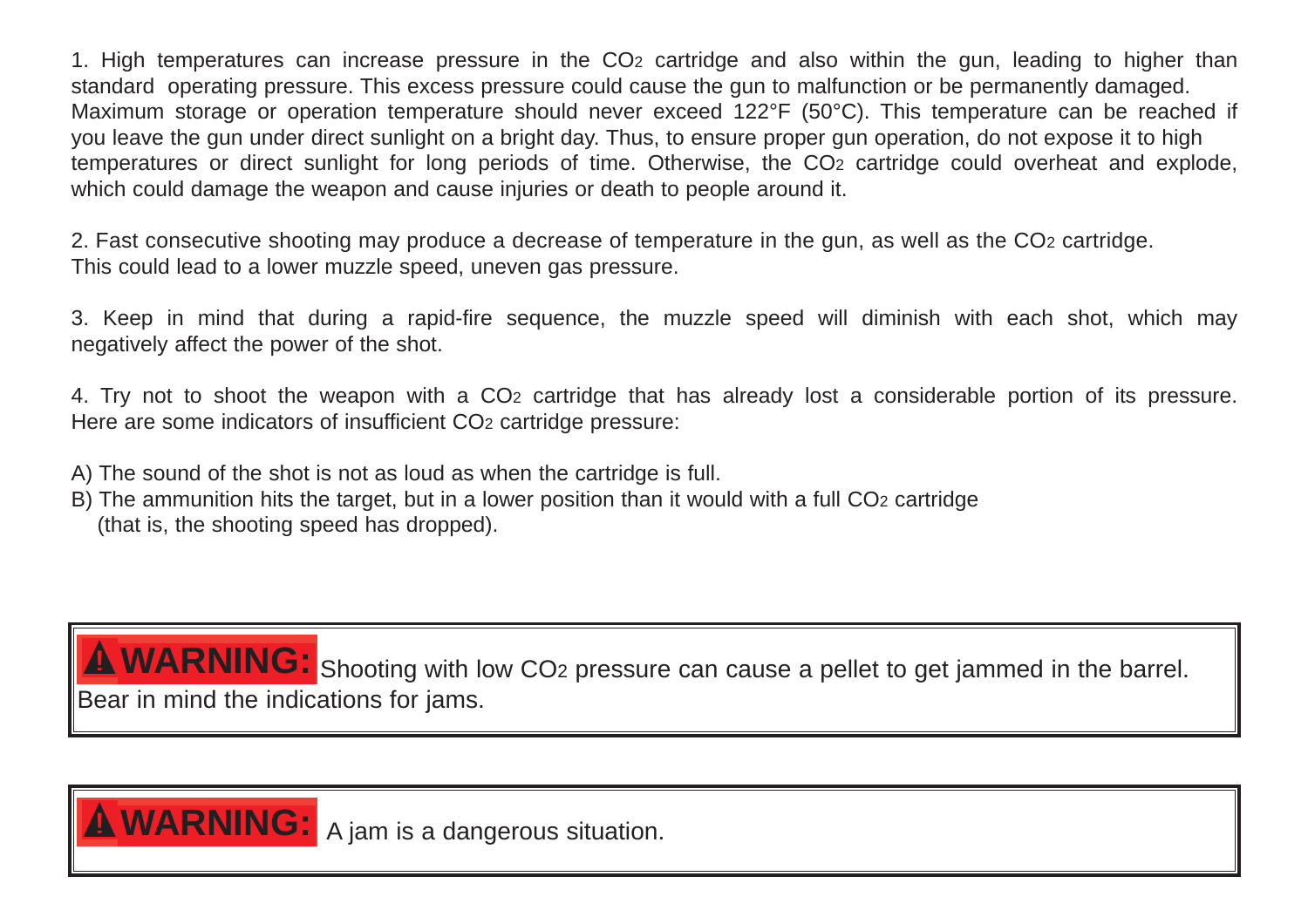## **A WARNING:** Do not assume that the pistol is unloaded if it fails to fire properly!

### **9. Removing a jammed pellet**

**IMPORTANT:** The fact that the air pistol does not fire a projectile is never a reason to assume that the pellet clip does not contain any more pellets. Firing the air pistol with too little gas pressure left may cause a pellet to get stuck in the barrel.

- Make sure the air pistol is "ON SAFE" (See **2.1**).
- Remove the CO<sub>2</sub> magazine (See **3.2**).
- Open the slide and remove the pellet clip.
- Insert a ramrod of the proper size into the muzzle end of the barrel and carefully push the jammed pellet into the loading port(**Fig. 10.**). **The barrel could be damaged if the proper sized ramrod is not used.**
- Once you have pushed the pellet back into the loading port, shake the air pistol until the jammed pellet falls out.
- Do not try to reuse that pellet.

**If you are not able to unjam your air pistol by following this procedure, take no further action.** Umarex USA Inc. or an Authorized Service Station will unjam your air pistol. (no cost during the warranty period)

### **10. Storage**

**A WARNING:** Never leave the air gun loaded.

Always store the air gun with the ammunition removed and the safety on. Carefully check that there is no ammunition in the barrel and remove the pellets from the pellet clip. Before storing it, we recommend to also remove the CO2 cartridges. **Keep the air gun out of the reach** of children and users not familiarized with its use. Store the air gun separately from the pellets and the CO2 cartridges.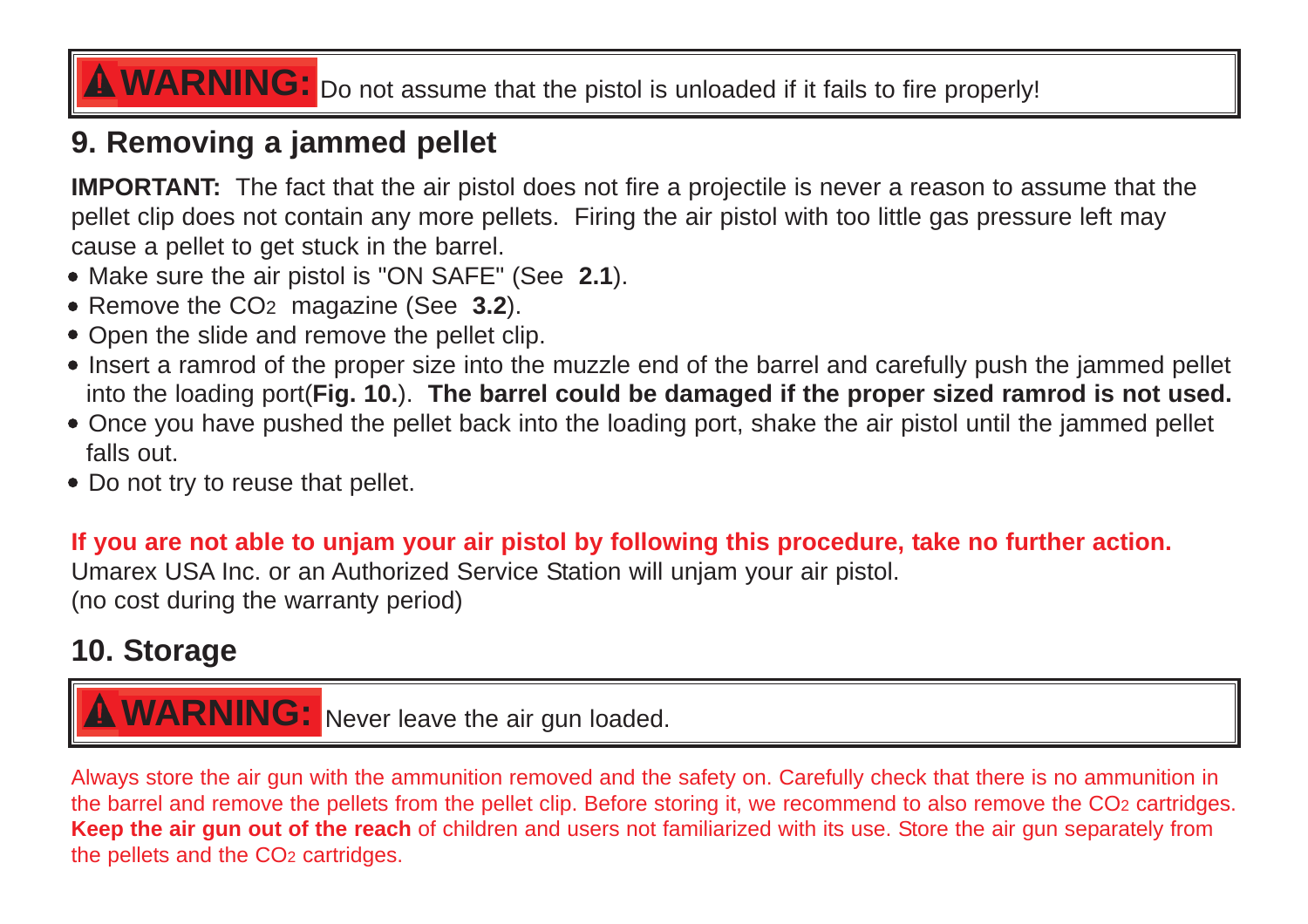### **11. Care and Maintenance**

If you maintain and care for your air pistol properly, you will be able to enjoy it for many years.

**WARNING:** Before you attempt to clean your air pistol, always make sure it is "On Safe" (see **Step 3.1**), the pellet clip is removed and you have checked the barrel to make sure there are no pellets left in it.

To clean the outside, use a soft cloth.

Your air pistol will work best if you put just a drop of oil directly on the tip of the CO<sub>2</sub> cartridge before inserting. DO NOT use a petroleum distillate based oil or solvent and DO NOT over-oil as this can cause damage to your air pistol. Occasionally apply between 2 and 3 drops of oil for air guns to the following pieces: front and rear slide rails and magazine release lever

Tampering with the air pistol or attempts to modify the air pistol in any way may make it unsafe to use and will void the warranty. If you drop your air pistol, check to see that it works properly before you use it again.

**If your air pistol is damaged or does not perform properly, call Umarex USA Customer Service for assistance before using your air pistol again.**

### **12. Safety Review**

- **Do not ever point the air pistol at any person. Do not ever point the air pistol at anything you do not intend to shoot.**
- Always treat the air pistol as if it was loaded and handle it with the same respect you would a firearm.
- Always aim in a SAFE DIRECTION. Always keep the muzzle of the air pistol pointed in a SAFE DIRECTION.
- Always keep the air pistol on "Safe" until you are ready to shoot in a SAFE DIRECTION.
- Check behind and beyond your target to be certain you have a safe backstop and that no person or property could be endangered.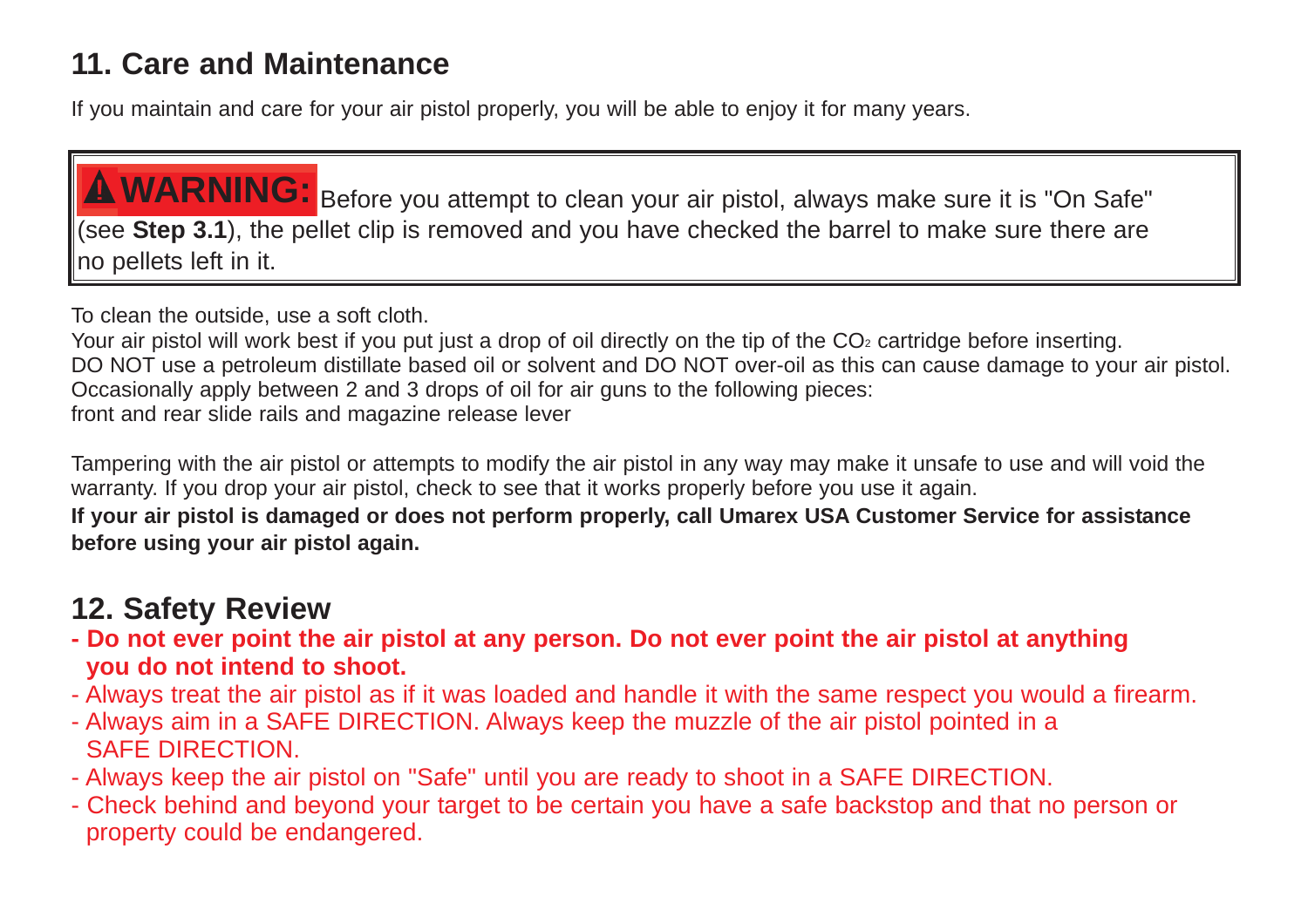- This air pistol may only be shot on the owner's property or at shooting ranges allowed by the police, and only if the ammunition does not travel further than the shooting area. Bear in mind the maximum range of the pellet (approximately 350 yards (320 m).
- Always check to see if the air pistol is on "Safe" and unloaded when getting it from another person or from storage.
- Always keep your finger away from the trigger and away from the trigger guard until ready to shoot.
- You and others with you should always wear shooting glasses to protect your eyes.
- Use only ammunition and an CO<sub>2</sub> cartridge designed for this air pistol.
- Never reuse pellets.
- Do not shoot at hard surfaces or at the surface of water. The pellet may bounce off or ricochet and hit someone or something you had not intended to hit.
- Replace the backstop if it becomes worn. Place the backstop in a location that will be safe should the backstop fail.
- Always store the air pistol with the safety on, unloaded, separated from the ammunition and CO<sub>2</sub> cartridge, and in a safe manner to prevent unauthorized people from accessing it.
- Do not attempt to disassemble or tamper with your air pistol. Use an Authorized Service Station or return it to Umarex USA for repair.
- Do not put the air pistol away loaded. (See **chap. 4.2**).
- Always store this air pistol in a secure location.
- Never leave the air pistol loaded if it is out of your reach.
- Unload the air pistol before giving it to someone else.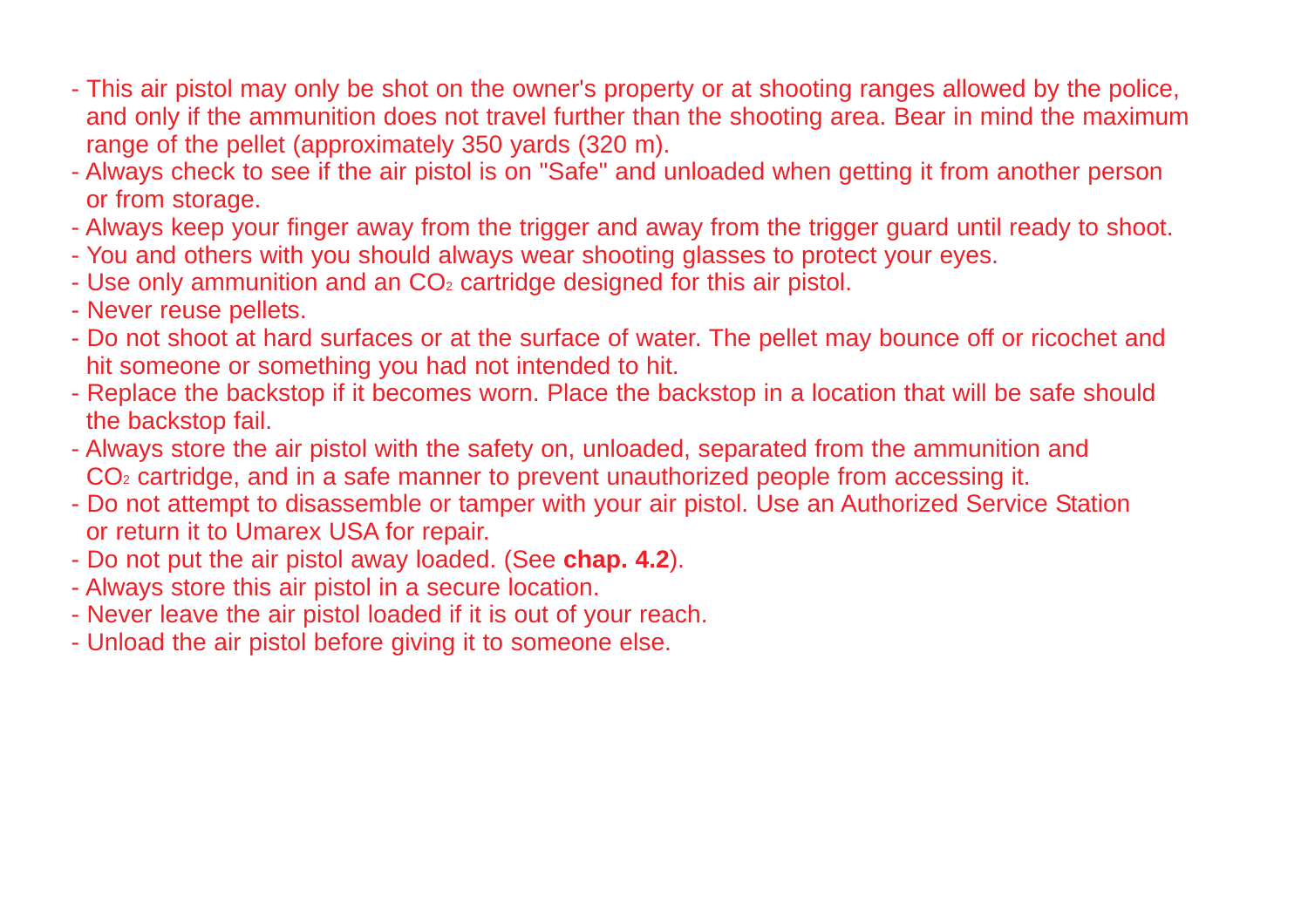### **13. Technical Data**

| Mechanism:                     |       | Repeater                         |
|--------------------------------|-------|----------------------------------|
| <b>Caliber/Ammunition:</b>     |       | cal. .177 (4.5 mm) pellets       |
| Magazine capacity:             |       | 8 shots                          |
| Weight:                        |       | 1.63 lbs $(740 g)$               |
| Overall Length:                |       | 7 inch (180 mm)                  |
| Sights:                        |       |                                  |
|                                | Front | <b>Fixed Ramp</b>                |
|                                | Rear  | Adjustable for windage           |
| <b>Barrel Length/Material:</b> |       | 3.35 inch (85 mm) / Rifled steel |
| Power source                   |       | 12g CO <sub>2</sub> cartridge    |
| Safety:                        |       | Slide style                      |
| Velocity:                      |       | Up to 360 f/s (109 m/s)          |
|                                |       |                                  |

#### **PERFORMANCE**

Many factors affect velocity, including brand of projectile, type of projectile, amount of CO<sub>2</sub> in cartridges, lubrication, barrel condition and temperature.

#### **REPAIR SERVICE**

If your air pistol needs repair, we recommend that you take or send it to an Authorized Service Station or Unarex USA. **For an Authorized Service Station near you, visit our web site at www.umarex-usa.com or call Customer Service at (479) 646 - 4210. (International customers should contact their distributor.)** DO NOT ATTEMPT TO DISASSEMBLE IT! Your air pistol requires special tools and fixtures to repair it. If you take it apart, you probably will not be able to reassemble it correctly. Umarex USA assumes no warranty responsibility under such

circumstances.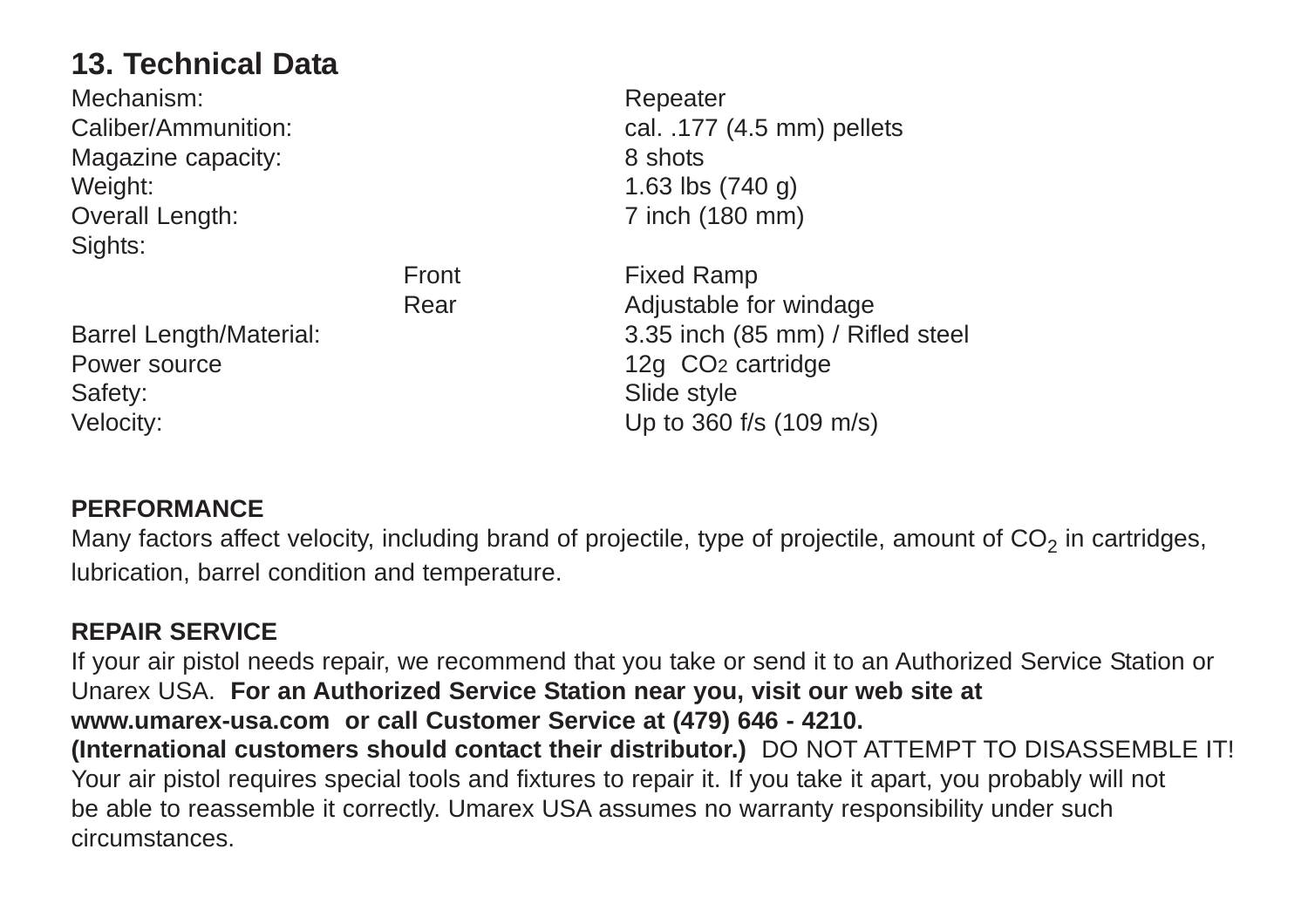### **14. Warranty**

#### **LIMITED ONE YEAR WARRANTY**

This product is warranted to the retail consumer for one year from date of retail purchase against defects in material and workmanship and is transferable.

#### **WHAT IS COVERED**

Replacement parts and labor. Transportation charges to consumer for repaired product.

#### **WHAT IS NOT COVERED**

Transportation charges to Umarex USA for defective product. Damages caused by abuse or failure to perform normal maintenance. (See **Step 11**) Any other expense. CONSEQUENTIAL DAMAGES, INCI-DENTAL DAMAGES, OR INCIDENTAL EXPENSES, INCLUDING DAMAGE TO PROPERTY. SOME STATES DO NOT ALLOW THE EXCLUSION OR LIMITATION OF INCIDENTAL OR CONSEQUENTIAL DAMAGES, SO THE ABOVE LIMITATION OR EXCLUSION MAY NOT APPLY TO YOU.

#### **WARRANTY CLAIMS**

#### **Warranty Claims for U.S. and Canadian Customers:**

Please return product to your nearest distributor. If you do not know your distributor, please visit **www.umarex-usa.com** and click on "warranty and repair service" or call (479) 646 - 4210 and ask for our assistance.

#### **IMPLIED WARRANTIES**

ANY IMPLIED WARRANTIES, INCLUDING THE IMPLIED WARRANTIES OF MERCHANTABILITY AND FITNESS FOR A PARTICULAR PURPOSE, ARE LIMITED IN DURATION TO ONE YEAR FROM DATE OF RETAIL PURCHASE. SOME STATES DO NOT ALLOW LIMITATIONS ON HOW LONG AN IMPLIED WARRANTY LASTS, SO THE ABOVE LIMITATIONS MAY NOT APPLY TO YOU.

To the extent any provision of this warranty is prohibited by federal, state, or municipal law which cannot be preempted, it shall not be applicable. This warranty gives you specific legal rights, and you may also have other rights which vary from state to state and country to country.